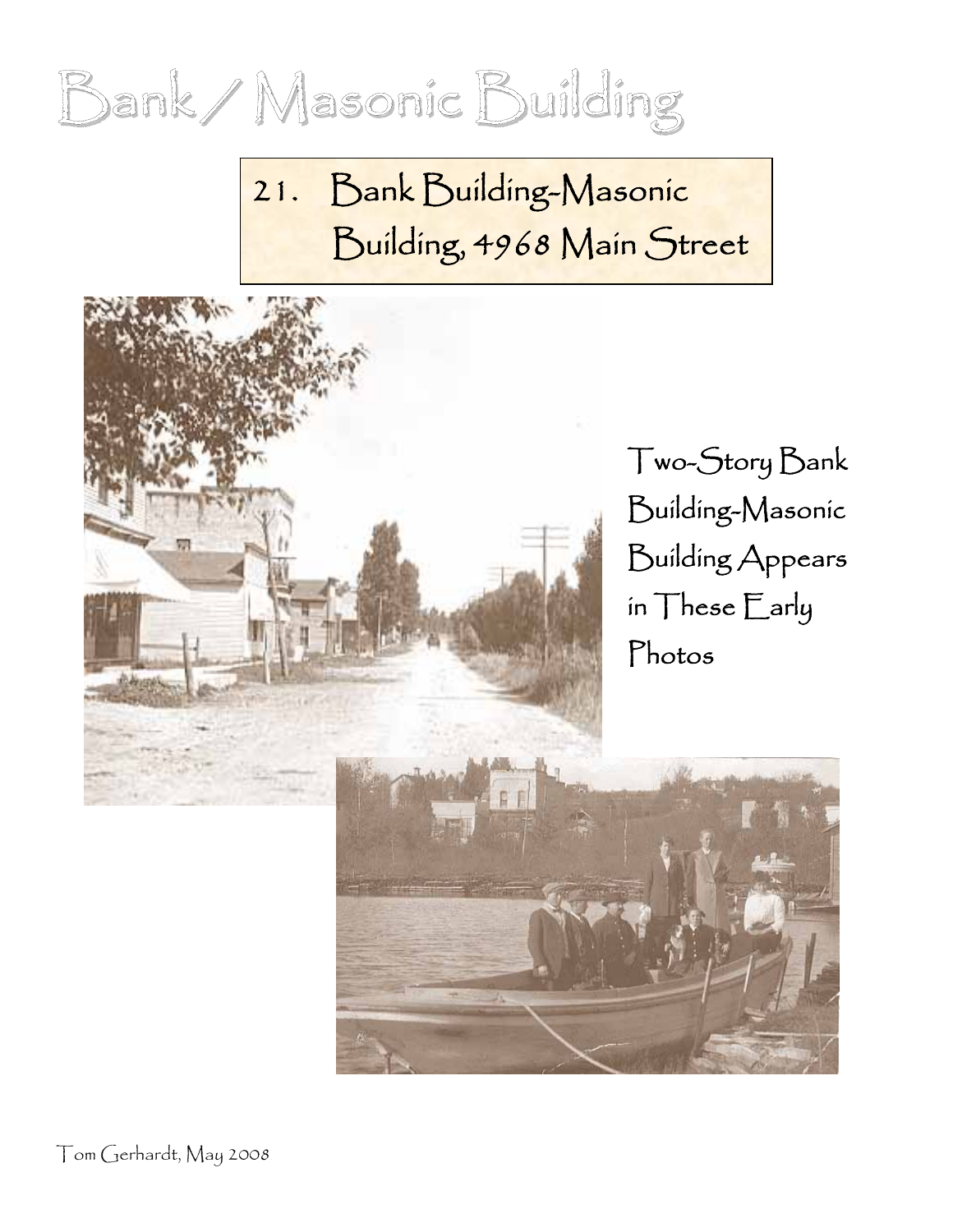Traveling on the sand road of Main Street between Zosel and Brandt Streets during a summer day of yesteryear brought one past a tall building built of brick. On October 12, 1888, the *Manistee*  $\overline{I}$ *imes*-Sentinel revealed in the Onekama news that "a new brick bank and exchange building, which presents a very pleasing and attractive appearance, is very nearly completed for  $D$ ailey &  $\boldsymbol{\vdash}$ lale...."  $\boldsymbol{\mathsf{B}}$ rick corbels form a valence that drapes the facade of what has been the Masonic Building since 1921. Several banks, including the Bank of Onekama, and Manistee Bank and Trust (now National City), have operated in this storefront, which provided a large, walk-in vault. L. A. Quale also had his insurance and real estate office in this location, which later became the Movie Time Video of Onekama.



Brickwork on Bank Building-Masonic Building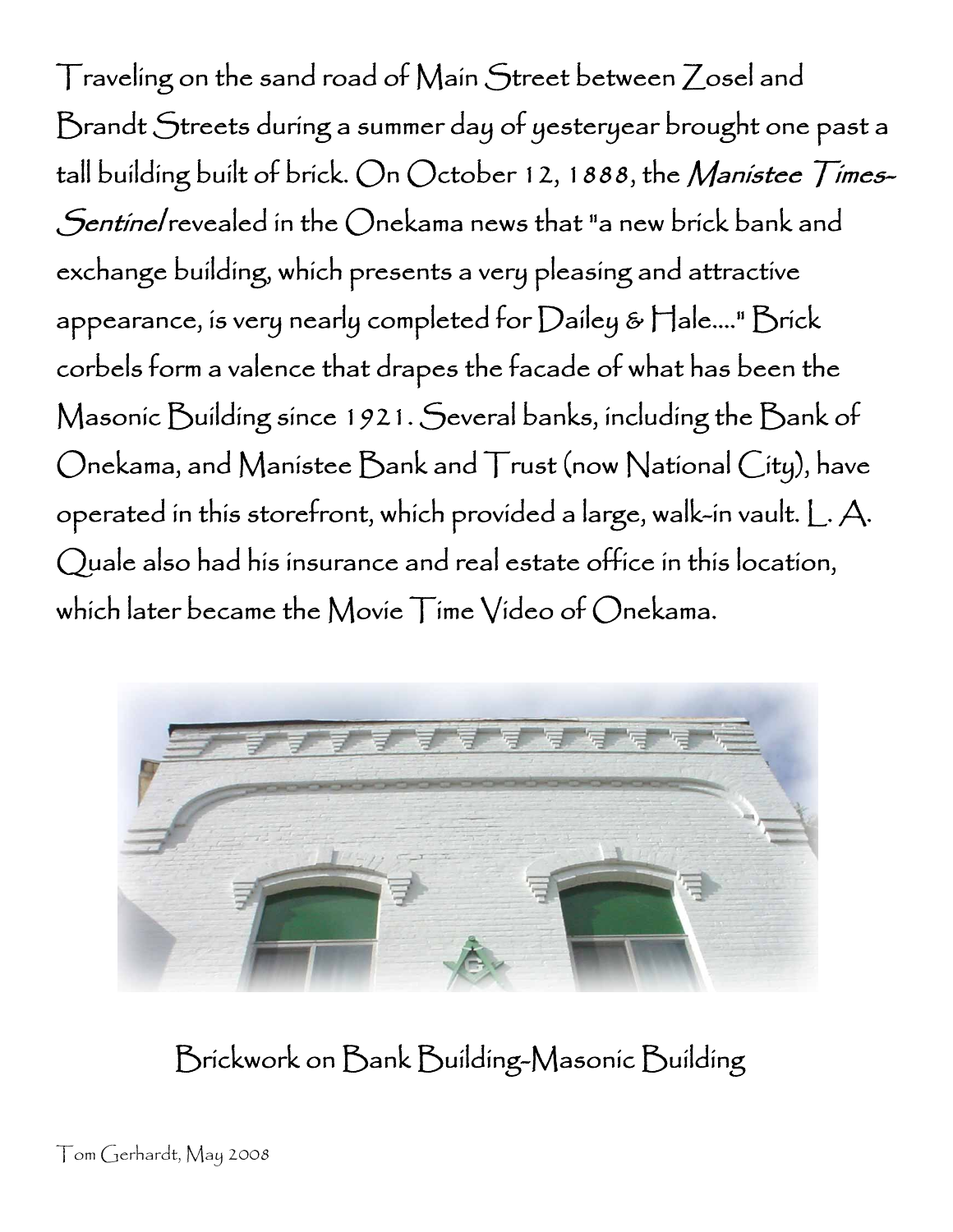

22. Erickson Garden, 5122 Main Street









Tom Gerhardt, May 2008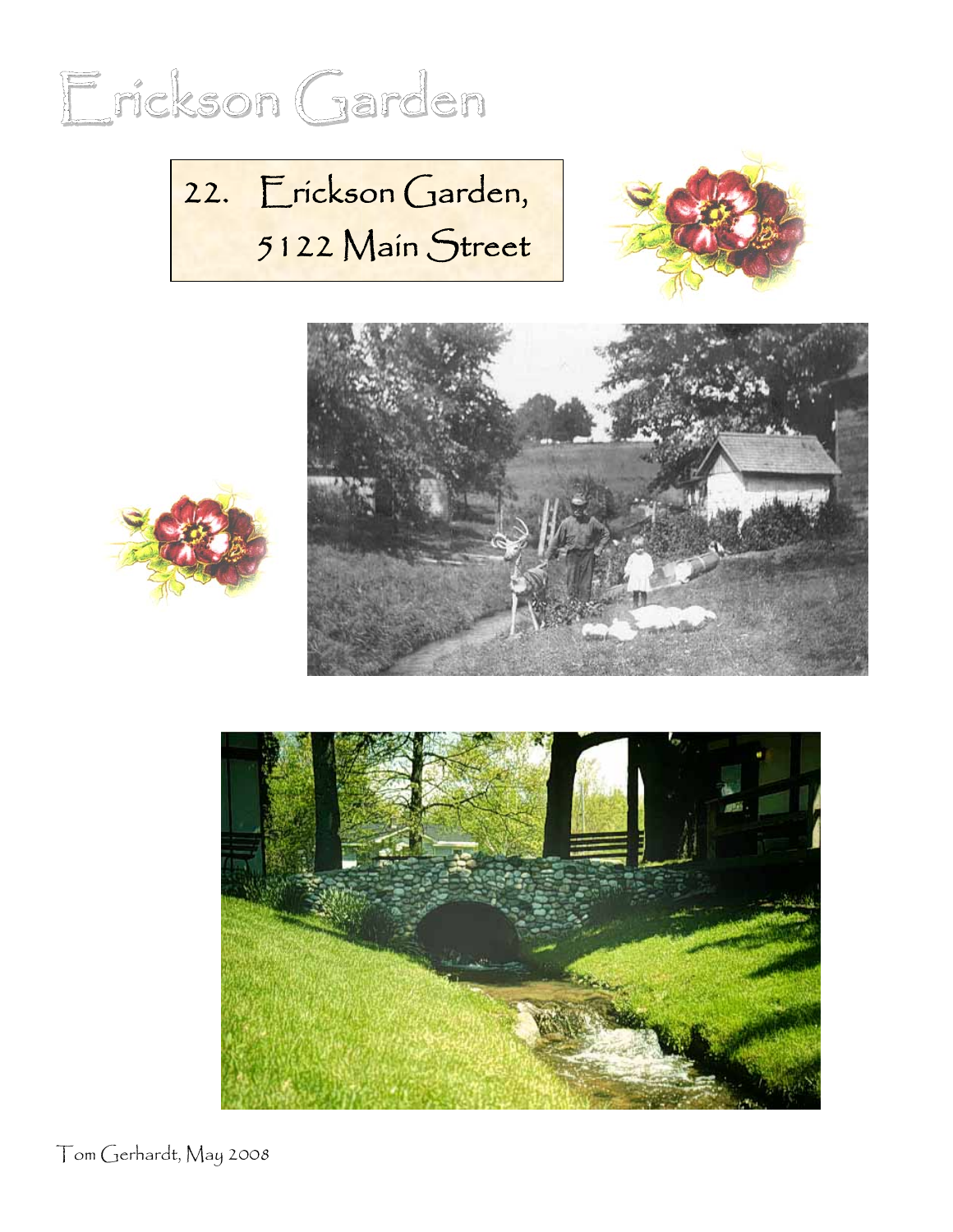In 1911, an ornamental cement block commercial building was built east of this stream for the Klug Meat Market. Members of the C. W. Erickson family also operated a market in this building into the 1970's and maintained the area along the stream as a garden to enhance the appearance of the Village. In 1937, J. Echoff of Manistee helped construct the fieldstone bridge. Grapevines were festooned on poles and cables. Arborvitaes provided a background for this beauty spot and also shielded from view the slaughterhouse and smokehouse that were operated on the back of the lot at one time. The market building and slaughterhouse have been renovated into Brookfield Centre.



Ernest Kline in Front of C. W. Erickson Market Built of **Ornamental** Cement Block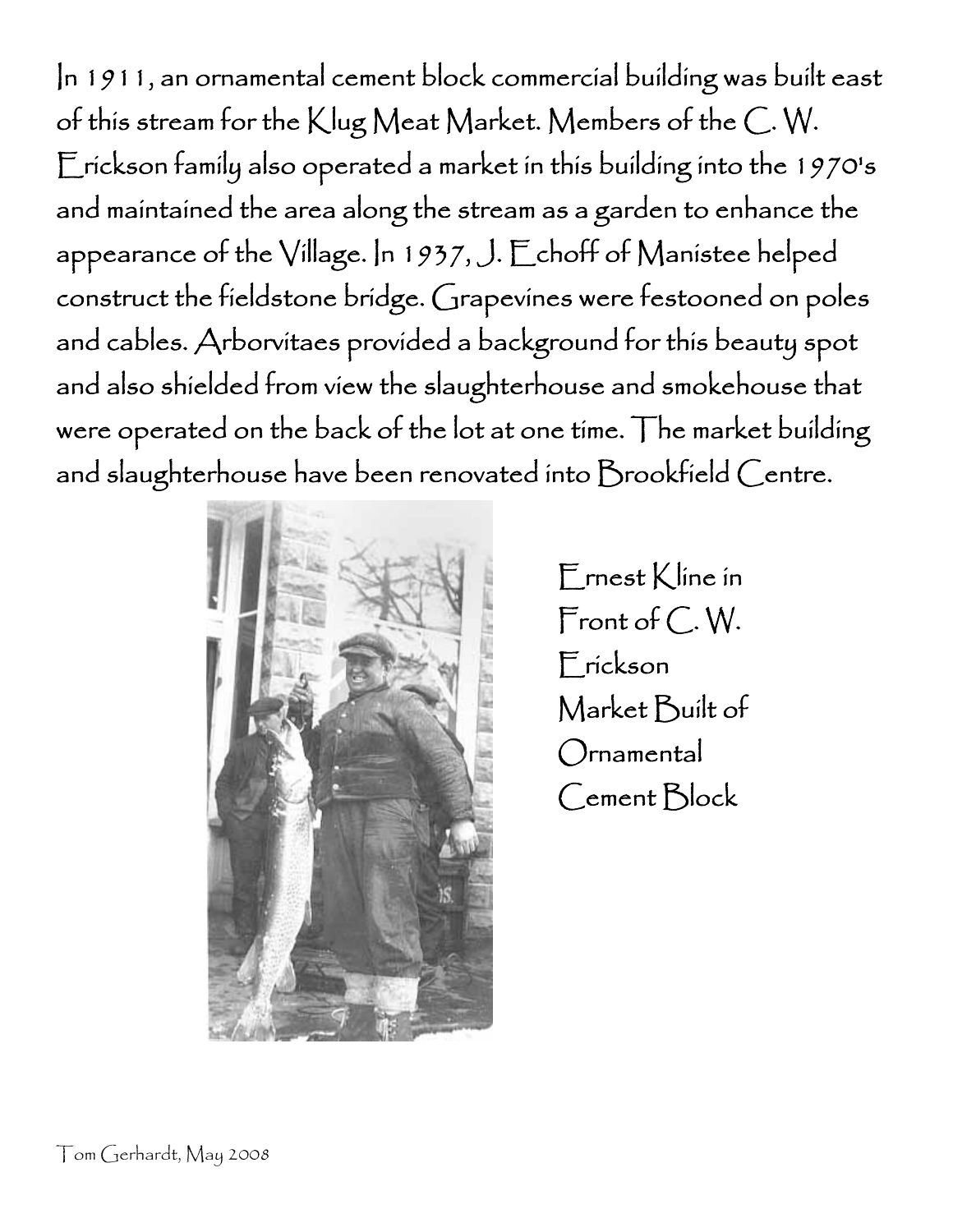

Early Interior of C. W. Erickson Market



The Tree-Lined Road Through Town Twisted and Turned as It Came to the Erickson Market (at Right) and the Maccabee Hall (Next from Right)

The building

Tom Gerhardt, May 2008